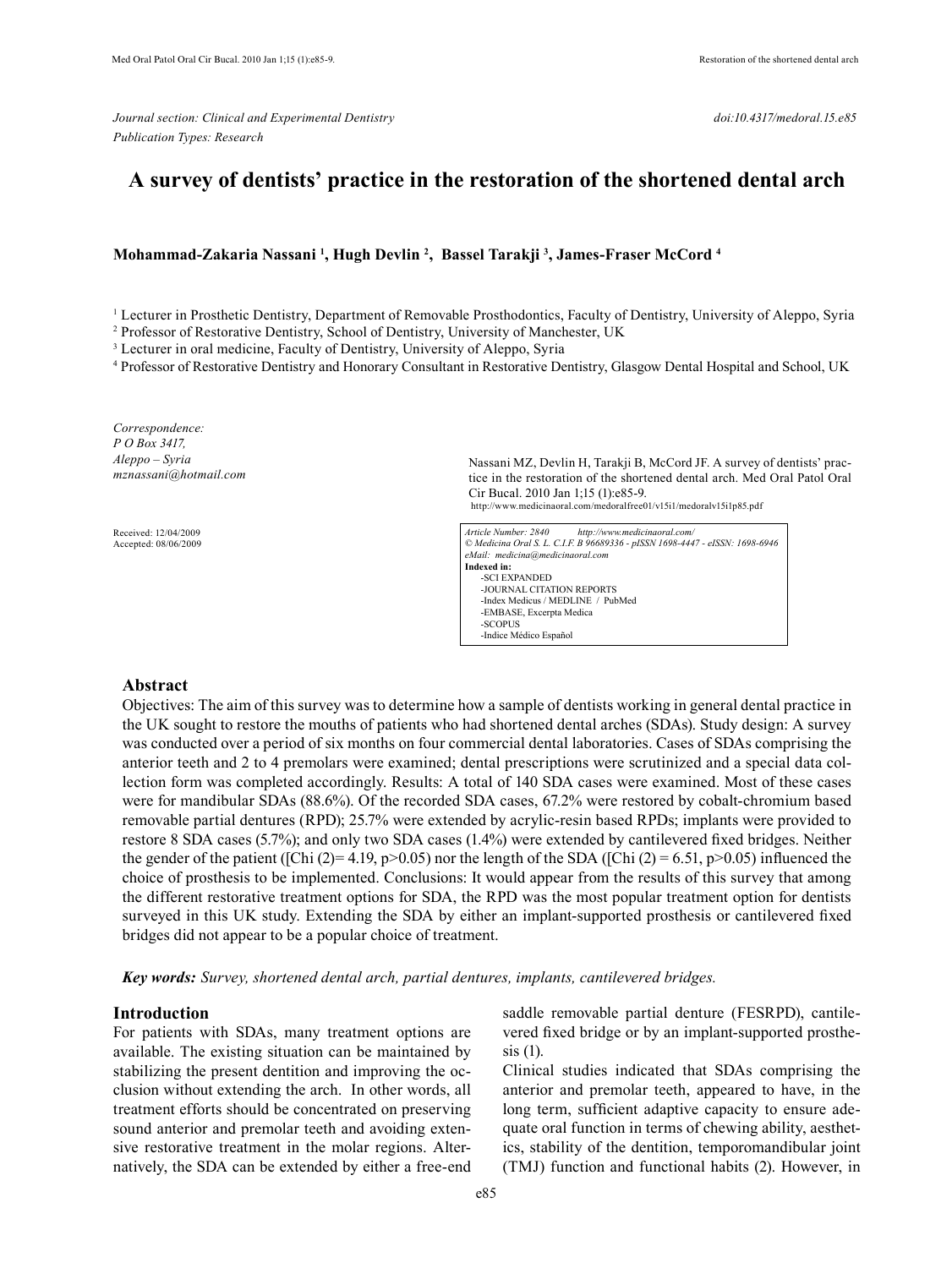many cases the SDA therapy is contraindicated. Also, some patients may be reluctant to leave their SDAs unrestored. Furthermore, there are still situations where extending the SDA should be considered, where loss of posterior teeth creates, for example, aesthetic problems, occlusal instability or chewing difficulties (3,4). The decision about what would provide the most acceptable treatment option, functionally and aesthetically, depends on a variety of factors. Each treatment option for SDA patients has, in some respects, unsatisfactory elements. Furthermore, these options should be approached carefully after thorough assessment and detailed treatment plan. The resultant problems in treatment decision-making in this situation have resulted in it being called "a prosthodontic dilemma" (5). To date, on the level of clinical practice, it is not yet clear what is the optimal treatment in the management of the SDAs. The aim of this survey was to determine how a sample of dentists working in general dental practice in the UK sought to restore mouths of patients who had reduced or SDAs.

## **Material and Methods**

Over a period of six months, a survey of four commercial dental laboratories was conducted. These laboratories were located in three towns in Northern England and all of them received work from all around the UK. Two of the laboratories undertake only private work and two of them undertake both National Health Service and private work. All four dental laboratories were visited frequently by the first author (at least twice a month). In each visit, dental casts with SDAs comprising the anterior teeth and 2 to 4 premolars (standing or restored) were examined. Dentists' prescriptions were scrutinized and a special data collection form was completed accordingly.

Casts with significant anterior interdental spaces (i.e wider than the width of half a premolar) were excluded. Cases with a SDA in both jaws were recorded in two separate forms i.e. each jaw was considered a separate prescription. When the treatment requested for the SDA was an immediate denture, the case was excluded, as this was perceived to be a transitional treatment option leading to a definitive edentulous treatment option. Cases prescribed for cobalt-chromium based RPDs were examined only after the trial insertion stage and subsequent to fabrication of the metal framework. Similarly, where the acrylic-resin based RPDs were prescribed, these were checked only following the trial insertion phase. After the end of the trial insertion stage no further design instructions could be provided by the dentist and one could be certain that no relevant information was missed.

# **Results**

By the end of the survey a total of 140 cases were examined, and these were sent from across the UK. However, the number of cases from England was far more than any other of the continental countries of the UK (80.7%) (Table 1).

| <b>Practice location</b> | Frequency | Percent |  |
|--------------------------|-----------|---------|--|
| England                  | 113       | 80.7    |  |
| Scotland                 | 10        | 7.2     |  |
| Wales                    | 8         | 5.7     |  |
| Northern Ireland         |           | 0.7     |  |
| Isle of Man              |           | 0.7     |  |
| Missing                  |           | 5.0     |  |
| Total                    | 140       | 100.0   |  |

**Table 1.** Distribution of SDA cases according to practice location.

The proportion of cases for female patients was higher than for males (51.4% compared to 29.3%), but there was no evidence about the patient's gender in about one fifth of the prescriptions (19.3%). The majority of the surveyed cases were mandibular SDAs (88.6%). Besides, there was a greater proportion of the cases which had a SDA length from the first premolar to the first premolar (42.1%) than from the first premolar to the second premolar (35%). SDAs with standing teeth from the second premolar to the second premolar were the least frequent (22.9%). The nature of the opposing dentition varied from case to case. In 25% of the cases the opposing dental arch was restored by a cobalt-chromium based RPD, 22.1% by an acrylic-resin based RPD and, in 15%, by a complete denture. The opposing dentition had unrestored gaps in 17.2% of the examined cases. These spaces were left without any kind of prosthodontic restoration at the time of this survey. The opposing dentition was a complete dental arch in 13.6% of the cases. In only two cases (1.4%) the opposing dentition was restored by an overdenture. The opposing model was not available in the laboratory in 8 cases (5.7%). The survey showed that the majority of the recorded SDAs (67.2%) were restored by a cobalt-chromium based RPD. Approximately one quarter of the cases were restored by an acrylic-resin based RPD and a few cases (N=8, 5.7%) were restored by an implant-supported prosthesis. Extending the SDA by a cantilevered fixed bridge was uncommon practice (Table 2). Neither the gender of the patient ( $X2 = 4.19$ ,  $df = 3$ ,  $p = 0.242$ ) nor the length of the SDA ( $X2 = 6.51$ ,  $df = 6$ ,  $p = 0.368$ ) appeared to have influenced the treatment choice in the restoration of the SDAs.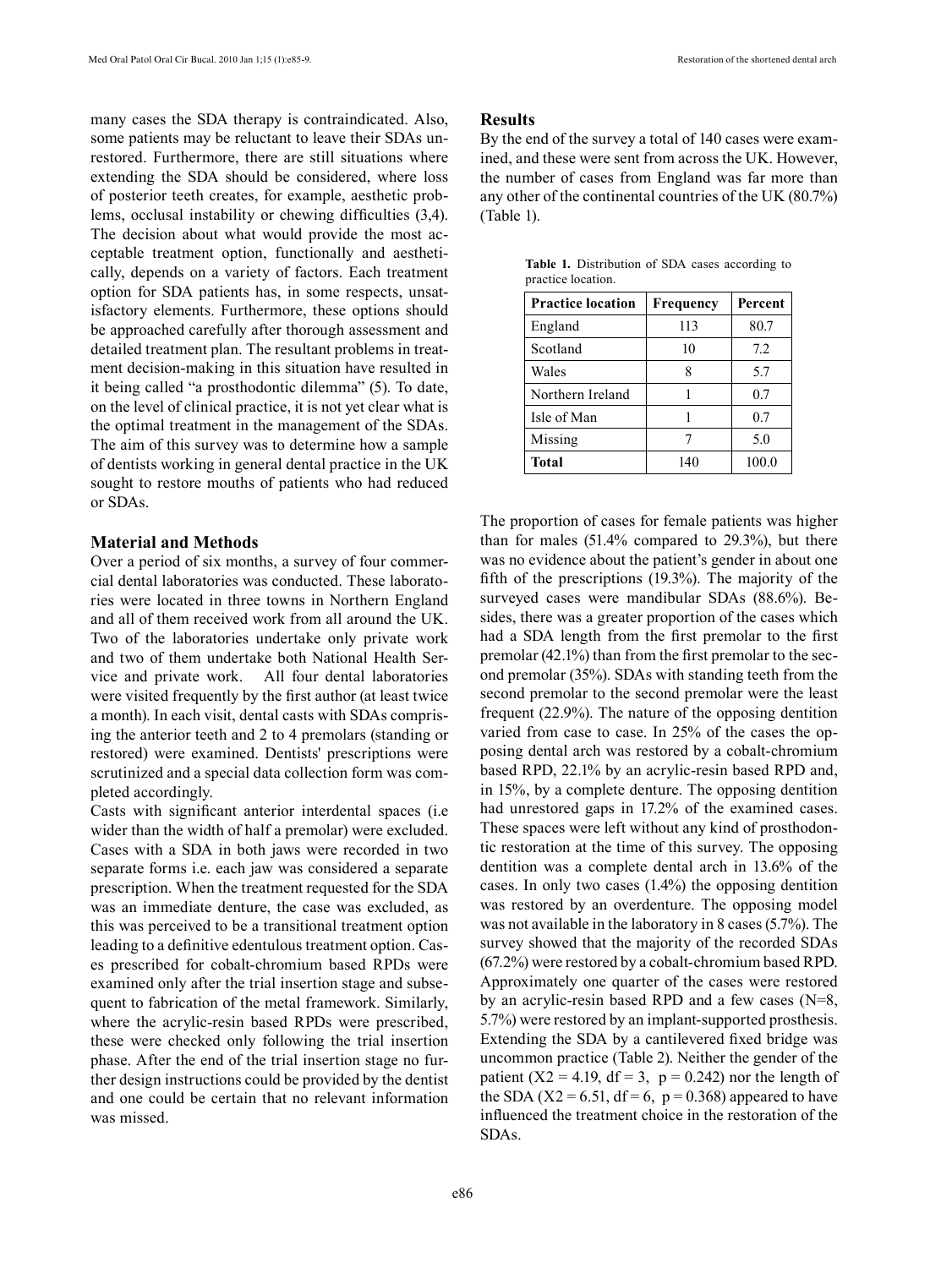|      |                                                                     | $\vert$ Frequency $\vert$ Percent $\vert$ |  |  |
|------|---------------------------------------------------------------------|-------------------------------------------|--|--|
| SDA. |                                                                     |                                           |  |  |
|      | <b>Table 2.</b> Type of prosthodontic restoration requested for the |                                           |  |  |

|                           | Frequency | Percent |
|---------------------------|-----------|---------|
| Cobalt-chromium based RPD | 94        | 67.2    |
| Acrylic-resin based RPD   | 36        | 25.7    |
| Implant prosthesis        |           | 5.7     |
| Cantilevered fixed bridge | 2         | 14      |
| Total                     | 140       | 100.0   |

Almost all the requested cobalt-chromium based RPDs were retained by conventional direct retainers (clasps) - 96.8%. Precision attachments were used as a retentive element in two cases (2.1%) and the attachments used were of the extracoronal type. Only one telescopic crown-retained partial denture was requested during the survey. The prescriptions of dentists who requested clasp-retained RPDs were checked in order to assess the level of dependence on the dental technician in the design of the RPDs. It was found that dentists' prescriptions did not have any instructions about the design of the requested partial denture in a considerable proportion of the cases (31.9%).

The majority of the 36 acrylic-resin based RPDs in this survey, were mandibular dentures (N=30, 83.3%). Analysis of dentists' prescriptions for the acrylic-resin based RPD indicated that dentists instructed the technician to construct a denture with clasps in 12 out of the 36 recorded cases (33.3%). Occlusal rests (wrought type) were requested in one case (2.8%) and the lingual bar was requested in two out of the 30 mandibular treated cases (6.7%). In both cases the request was for wrought stainless steel lingual bar.

Two out of the eight implant cases were in the maxillary arch. In only one of these cases, the dentist planned the support to be shared between teeth and implants. The seven other cases were planned to gain their support from the implants alone. In no case did the dentists request that an implant-supported denture be constructed, in all cases, implant-supported crown or bridgework was prescribed.

The two cantilevered bridges recorded in this survey were in the mandible and were of a conventional type. No posterior cantilevered fixed resin-bonded bridges (RBBs) were prescribed by any of the clinicians over the period of this survey.

#### **Discussion**

Firstly, it must be noted that the dental laboratories visited over this survey were chosen on basis of practicality and were in no way intended to be representative of the British dental laboratories in general. Yet the examined SDA cases were sent from across the UK, the results of this survey cannot be generalized to reflect the current trends in the restoration of the SDAs in general dental practice in the UK.

In this survey, the vast majority of the collected cases were for mandibular SDAs (88.6%); while it could be said that this is a finding peculiar to this study, it is in accordance with the results of previous investigations. The study of Spratley (6) indicated that loss of posterior teeth is far more common in the mandible than in maxilla. Other studies conducted in different countries indicated a significantly higher incidence of free-end saddles with unbroken anterior dentition in the mandible than in the maxilla (7-9). The results of this study showed that SDAs with 8 remaining anterior teeth were the most frequent (42.1%). On the contrary, SDAs with 10 remaining anterior teeth were the least frequent (22.9%). It appears that in our sample the demand for active prosthodontic treatment of the SDA increased with the decrease in the length of the SDA.

It is well documented in the literature that treatment by a FESRPD is problematic. This is because the planning of a FESRPD may present the dentist with difficulty in achieving the aim of providing a satisfactory and comfortable denture because of the different and differing responses of teeth and mucosa to occlusal loads and the associated clinical problems relating to support and stability (10). Clinical surveys indicated a high failure rate of FESRPDs especially in the mandible (11,12). Kayser et al. (3) considered the prosthodontic intervention to extend the SDA by a FESRPD to be a kind of "overtreatment". The same authors believed that such treatment does not contribute to the maintenance of a healthy, natural functioning dentition for life. By contrast, the provision of a FESRPD may introduce unfavourable conditions for the remaining dentitions. Clinical trials by the Nijmegen group questioned the contribution of FESRPDs to oral functions (2). Their work indicated that extending an SDA consisting of 3 to 5 occlusal units by a FESRPD did not lead to an evident improvement in oral function in terms of chewing ability, oral comfort, aesthetics, stability of the dentition, TMJ function and functional habits (2). Witter and associates (13) challenged what was a strongly held view for the rationale of providing RPDs. They stated that undertaking conventional removable prosthodontic intervention as a routine preventive measure in SDAs to avoid occlusal collapse, should be discouraged. Jepson et al.(14) found that patients' compliance with wearing partial dentures was significantly related to the presence of anterior replacement teeth. Dentures that were never worn were more likely to have no replacement anterior teeth. Furthermore, patients place little value on RPDs that replaced missing molar teeth in an SDA (15). In a recent review of the literature the old dogma of prescribing the RPD on prophylactic ground, i.e to prevent

e87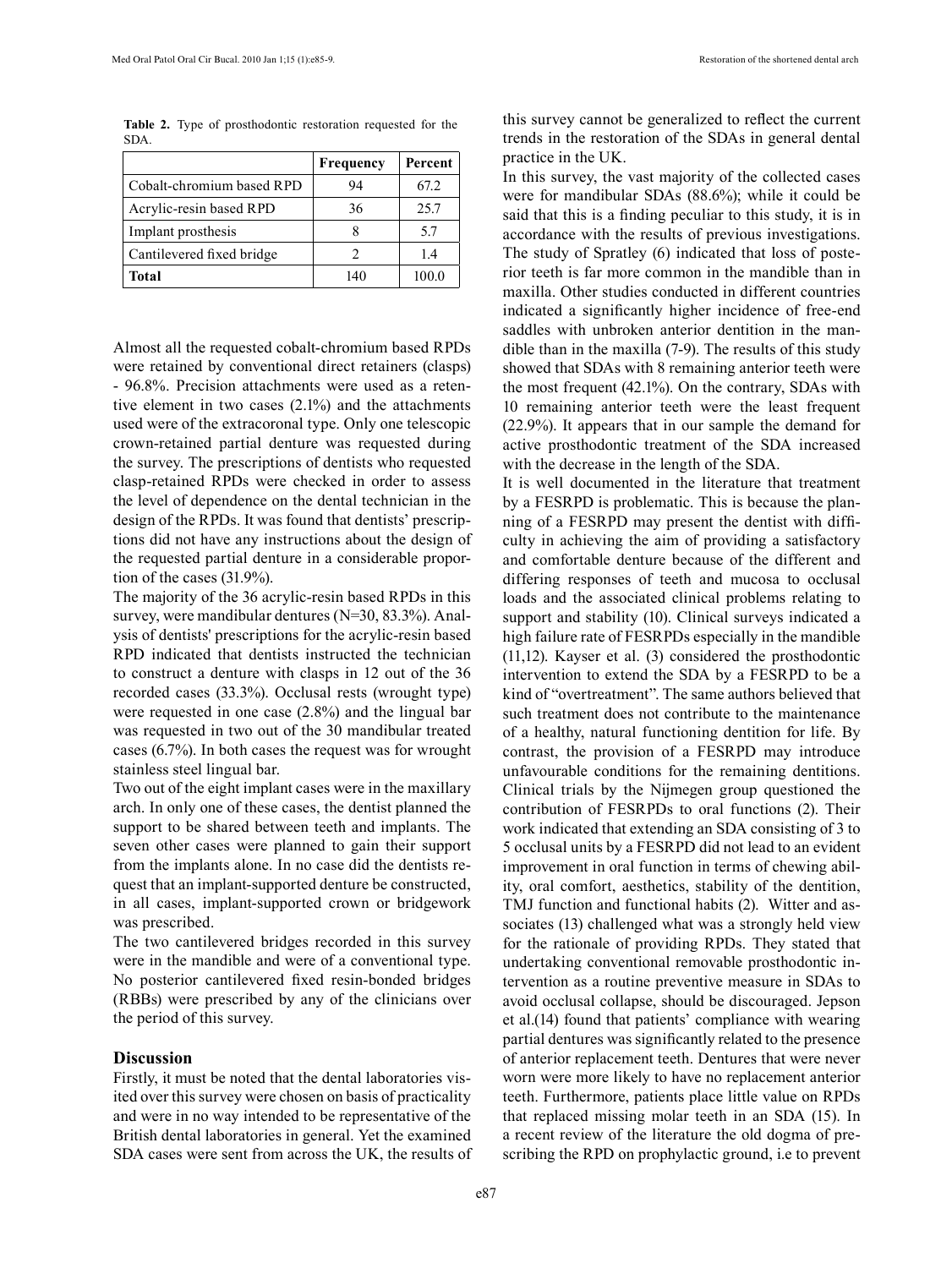disorder of oral functions, was questioned. The authors indicated that the feasibility to plan the restorative dental care according to the SDA concept should preclude the indication for an RPD (16).

Although the prognosis of any FESRPD is not predictable and its contribution to oral functions in patients with SDAs is considered to be dubious, the present survey indicated that the RPD is the most popular treatment option for patients with SDAs among general dental practitioners in our study sample. This may be attributable to economic considerations (16) as such treatment is relatively cheap, simple, non-invasive and within the skills and experience of most dentists. However, in the long term, the costs of maintenance and repair and the potential for failure should be considered, indeed it could be argued that a study into the cost-effectiveness of RPD treatment for patients with SDAs is required.

The results of this study show that, in our study sample, the popularity of the cobalt-chromium based RPD far exceeded that of the acrylic-resin based RPD. This finding is at odds with published trends by the Dental Practice Board digest (17), which reported that the number of acrylic-resin based RPDs provided in general dental practice in England and Wales far surpassed the number of cobalt-chromium based RPDs. This finding could be explained by the fact that most of the restored SDAs in this survey were in the mandible where the use of the tissue-borne acrylic-resin based RPD is expected to be more damaging to oral tissues, less stable and less comfortable if compared with the use of the tooth and mucosa-borne cobalt-chromium based RPD (12).

The use of precision attachments, milled or telescopic crowns as retentive elements for the metal-based FESR-PD was uncommon in the cases observed in this study. Despite the supposedly aesthetic superiority of precision attachments, milled or telescopic crowns to metal clasps, the clasp-retained RPD seems to be the most popular type of cobalt-chromium based RPD in general dental practice in the UK. The higher biological and monetary cost coupled with the more complex clinical and technical procedures involved in making a partial denture with precision attachments, milled or telescopic crowns appear to discourage their clinical practice.

Scrutinising dentists' prescriptions indicated that delegating the design of the cobalt-chromium based RPD entirely to the dental technician is a common practice among a considerable proportion of the dentists in this survey (31.9%). This is in line with previous surveys (18,19) and warranty further investigations to underline reasons behind such kind of malpractice.

It is well known that implant treatment is relatively complicated in terms of planning, preparation and delivery. Furthermore, it is a costly treatment option. In this survey, the request for implant treatment was very limited (5.7%). Implant treatment appears to be uncommon in the restoration of the SDAs. This could further support the arguments that barriers to implant treatment may overwhelm its advantages and restrict its practice. It has to be stated, however, that in the future dental implants may be seen as a highly cost-effective alternative. Although initial costs are high, early success rates are also high.

Randomised controlled trials showed that cantilevered fixed RBBs offered an alternative treatment option to conventional mandibular RPDs at a lower biological price. Moreover, this treatment modality seems to be an effective treatment option for patients with SDAs in terms of comfort and acceptance (20-22). However, this investigation indicated that extending the SDA by cantilevered fixed bridges is a very rare dental practice among dentists in this survey. This may reflect a negative attitude to the value of cantilevered bridges in the restoration of the SDA. Extending the SDA by cantilevered RBBs was not a recorded choice. Further work is therefore required to explore the real motive behind this clinical behaviour, perhaps by a detailed interview questionnaire of dentists.

Within the limitations of this study, it seems that the RPD is the most popular restoration for the SDAs among the sample of dentists surveyed in this investigation. Extending the SDA by either implant-supported prosthesis or cantilevered fixed bridges appear to be uncommon practice. Further work with a representative sample of the British general dental practitioners is required to confirm the findings of this survey.

In an era where patients' values and preferences are central to optimal treatment decision making, future research should be directed towards studying the impact of the different treatment options for the SDA on oral health related quality of life, patients' satisfaction and patients' utilities. A cost-effectiveness analysis is very important in this respect. The outcome of such research may impact upon future trends in the treatment of the SDA.

#### **References**

1. Kayser AF. Shortened dental arch: a therapeutic concept in reduced dentitions and certain high-risk groups. Int J Periodontics Restorative Dent. 1989;9:426-49.

2. Kanno T, Carlsson GE. A review of the shortened dental arch concept focusing on the work by the Käyser/Nijmegen group. J Oral Rehabil. 2006;33:850-62.

3. Käyser AF, Witter DJ, Spanauf AJ. Overtreatment with removable partial dentures in shortened dental arches. Aust Dent J. 1987;32:178- 82.

4. Allen PF, Witter DF, Wilson NH, Kayser AF. Shortened dental arch therapy: views of consultants in restorative dentistry in the United Kingdom. J Oral Rehabil. 1996;23:481-5.

5. Devlin H. Replacement of missing molar teeth--a prosthodontic dilemma. Br Dent J. 1994;176:31-3.

6. Spratley MH. Posterior edentulousness and the prescription of partial dentures. Aust Dent J. 1988;33:43-6.

7. Owall BE, Taylor RL. A survey of dentitions and removable partial